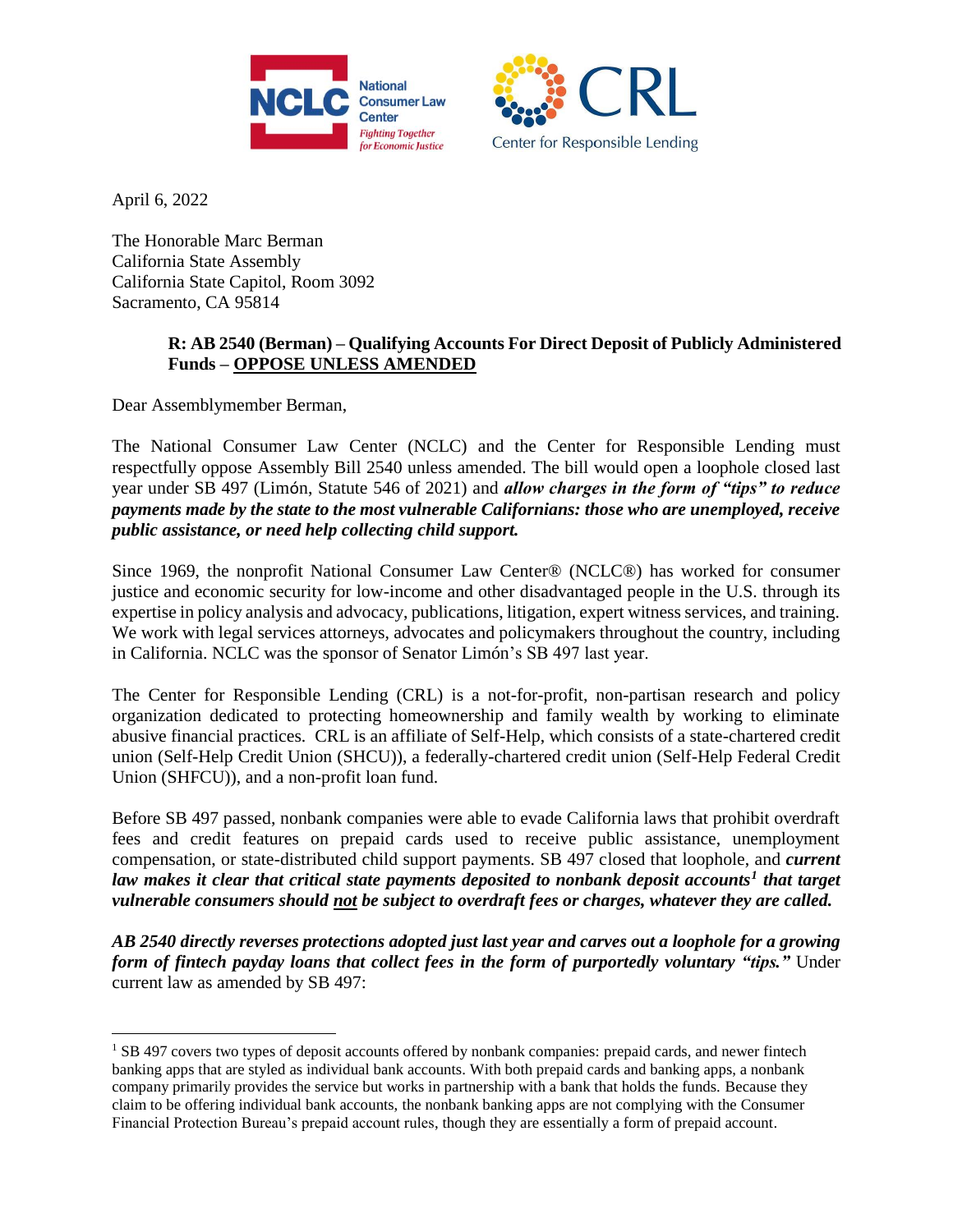The Honorable Marc Berman April 6, 2022 Page 2

- California primarily pays unemployment benefits, public assistance and state-collected child support through state-sponsored debit cards. Some also receive these payments by direct deposit (which will soon be available for unemployment benefits).
- Only "qualifying accounts" are eligible to receive direct deposits of public assistance, child support or unemployment benefits.
- Qualifying accounts must either be (1) traditional checking or savings accounts, or (2) prepaid accounts and similar types of deposit accounts offered through nonbanks that meet certain standards. The accounts must have deposit insurance and cannot have any credit or overdraft feature unless it "has *no fee, charge, or cost,* whether *direct, required, voluntary, or involuntary*, *or* the credit or overdraft feature complies with the requirements for credit offered in connection with a prepaid account under the federal Truth in Lending Act (15 U.S.C. Sec. 1601 et seq.) and its implementing regulations.".

The word "voluntary" was used in SB 497 to prevent evasions that AB 2540 would allow.

*AB 2540 would drain the funds of the most vulnerable Californians.* Currently, California law under SB 497 protects the most vulnerable families: unemployed workers, families on public assistance, and single parents who have difficulty collecting their child support. The law ensures that public funds are going towards the intended purpose of supporting these vulnerable families in need. This state policy is reflected in the following code sections:

*17325 of Family Code 1339.1 and 2701 of Unemployment Insurance Code 11006.2 of Welfare and Institutions Code*

AB 2540 would allow nonbank companies targeting consumers who have had trouble with traditional bank accounts to use "tips" to siphon off state payments intended for the most fragile Californians. Yet the cost to an unemployed worker, family on public assistance, or single parent struggling to support a child is the same whether a payment is called voluntary or not.

*AB 2540 would legitimize the use of "tips" as a disguised form of interest and undermine DFPI's recent clarification that tips are "charges" under California law. The "tips" model is spreading. It* can now be found in:

- Nonbank banking apps like Chime, Albert, Dave and MoneyLion,
- Fake earned wage access products like Earnin,
- Cash advance apps like Klover,
- Payday loan platforms like SoloFunds.

These companies use "tips" to pay for credit features while claiming that they are not subject to credit laws. It is for that reason that 79 groups, many in California, recently urged the Consumer Financial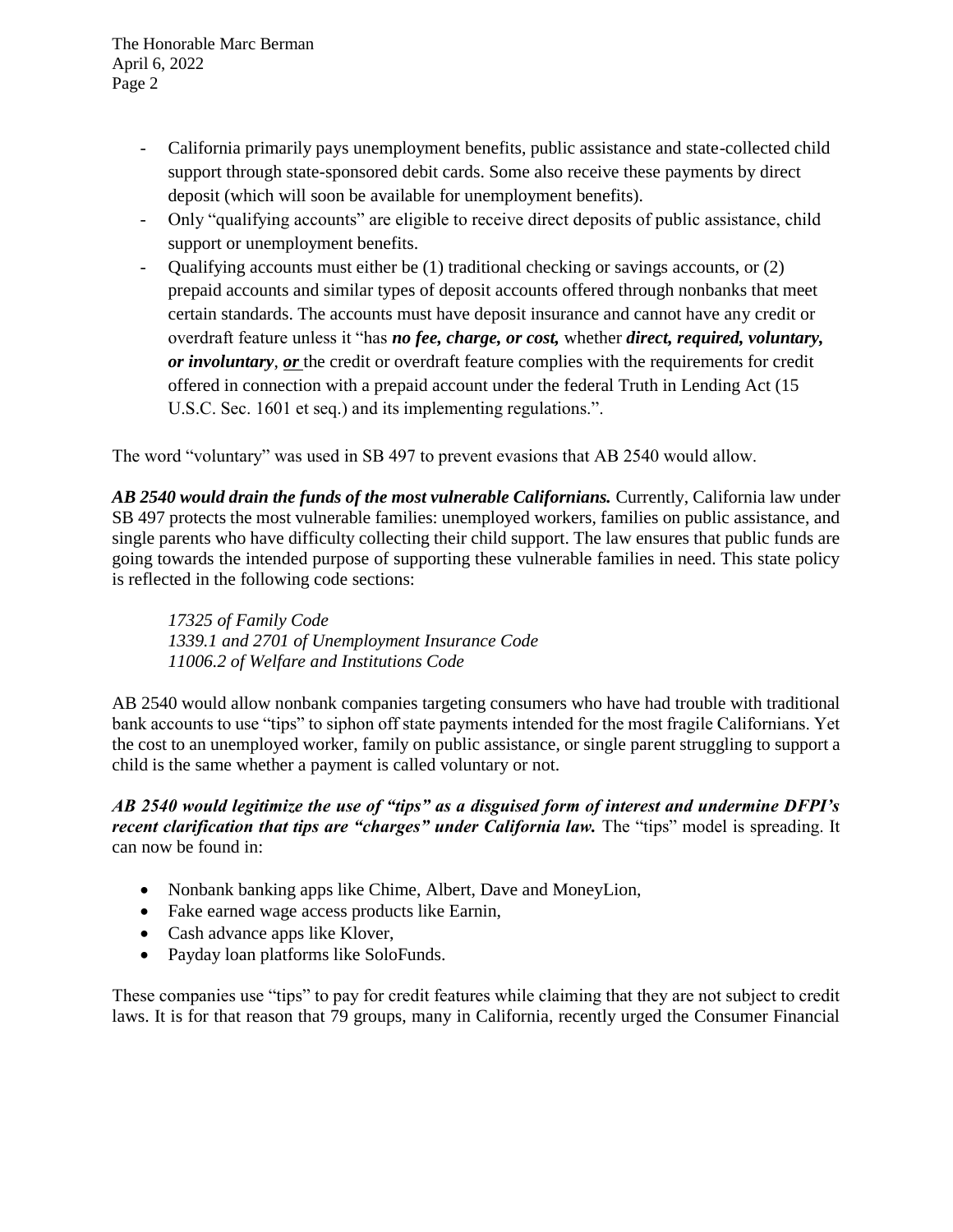The Honorable Marc Berman April 6, 2022 Page 3

 $\overline{a}$ 

Protection Bureau (CFPB) to crack down on the "tips" evasion.<sup>2</sup> Many have urged the California Department of Financial Protection and Innovation to do the same.<sup>3</sup>

AB 2540 would exempt purportedly voluntary loan charges from the protections provided for unemployment benefits, public assistance and state-collected child support. But California law has long rejected forms of evasion that rely on a consumer's purportedly voluntary payment. As California Chief Justice Traynor wrote: "Payments of usury are not considered voluntary, but are deemed to be made under restraint."<sup>4</sup>

Companies have ways of pushing people into tipping by inserting a default tip; making it difficult to undo defaults; claiming that tips go to support "the community" or charitable causes; and taking advantage of the belief that access to credit will be cut off if they do not tip. It is impossible to police the myriad of ways in which companies that depend on tips will collect them. Moreover, calling a fee a "tip" or claiming that it is "voluntary" does not lessen the impact on families who need each cent.

Indeed, the California Department of Financial Protection and Innovation (DFPI) recently clarified that, under the Consumer Financing Law (CFL), a "charge" subject to the CFL's credit cost protections is "any cost 'received by a licensee' in connection with a loan." For companies that receive those payments, DPFI "would consider whether optional payments, such as tips or gratuities, result in payments that exceed the CFL credit cost protections when assessing whether a transaction is structured to evade the CFL."<sup>5</sup> Purportedly voluntary charges are not exempt from the cost limits in California lending law, and the state should not undermine DFPI's position and longstanding California law by drawing a distinction between voluntary and required loan charges that reduce critical state payments.

*Vulnerable Californians receiving state payments have many banking options that will not drain critical funds through tips.* People concerned about overdraft fees on traditional bank accounts have multiple options under current law to receive their unemployment, public assistance or state-collected child support. Most of those payments are distributed through state debit cards that have no overdraft or NSF fees and have won praise for having few other fees.<sup>6</sup> At least 20 banks and credit unions in California<sup>7</sup> are among the over 200 and growing accounts nationally that are certified to meet the Bank-

<sup>2</sup> *See* Letter from 79 consumer, housing, civil rights, legal services, faith, community, small business, and financial organizations groups to CFPB Director Rohit Chopra at 4 (Dec. 21, 2021), [https://bit.ly/fintech-evasion-ltr.](https://bit.ly/fintech-evasion-ltr) 

<sup>&</sup>lt;sup>3</sup> See, e.g., Comments of Center for Responsible Lending, Consumer Federation of California, National Consumer Law Center to DFPI re PRO 01-21, Registration of wage-based advances at 5-6 (Dec. 20, 2021),

[https://www.nclc.org/images/pdf/high\\_cost\\_small\\_loans/payday\\_loans/CA\\_DFPI\\_comment.pdf;](https://www.nclc.org/images/pdf/high_cost_small_loans/payday_loans/CA_DFPI_comment.pdf) Comments of National Consumer Law Center and Center for Responsible Lending to Department of Financial Protection and Innovation on PRO 02-21, Proposed Rulemaking under the California Consumer Financial Protection Law: Earned Wage Access at 8-12 (Mar. 15, 2021),

[https://www.nclc.org/images/pdf/high\\_cost\\_small\\_loans/payday\\_loans/CRL\\_CA\\_DFPI\\_EWA\\_Comments.pdf.](https://www.nclc.org/images/pdf/high_cost_small_loans/payday_loans/CRL_CA_DFPI_EWA_Comments.pdf) <sup>4</sup> Stock v. Meek, 35 Cal.2d 809, 817, 221 P.2d 15, 20 (1950) (quoting Taylor v. Budd, 217 Cal. 262, 266, 18 P.2d 333 (1933)).

<sup>5</sup> Calif. DFPI, Interpretive Letter-Flexwage, OP 8206 at 6 n.4 (Feb. 11, 2022)[, https://dfpi.ca.gov/wp](https://dfpi.ca.gov/wp-content/uploads/sites/337/2022/02/FINAL-OP-8206-FlexWage-Specific-Ruling.pdf)[content/uploads/sites/337/2022/02/FINAL-OP-8206-FlexWage-Specific-Ruling.pdf.](https://dfpi.ca.gov/wp-content/uploads/sites/337/2022/02/FINAL-OP-8206-FlexWage-Specific-Ruling.pdf)

<sup>6</sup> *See* NCLC, Press Release, "Fees Dropping On State Prepaid Cards for Unemployed Workers" (July 26, 2017), <https://www.nclc.org/media-center/fees-dropping-state-prepaid-cards-unemployed-workers.html>(noting that California is among the states whose unemployment debit card received Prosperity Now's Scorecard's top "very strong" ranking).

<sup>7</sup> *See* [https://joinbankon.org/accounts/.](https://joinbankon.org/accounts/) Accounts available in California include: Alliant Credit Union Teen Checking, Ally Bank Interest Checking Account, Armed Forces Bank Safe Spending Account, Bank of America